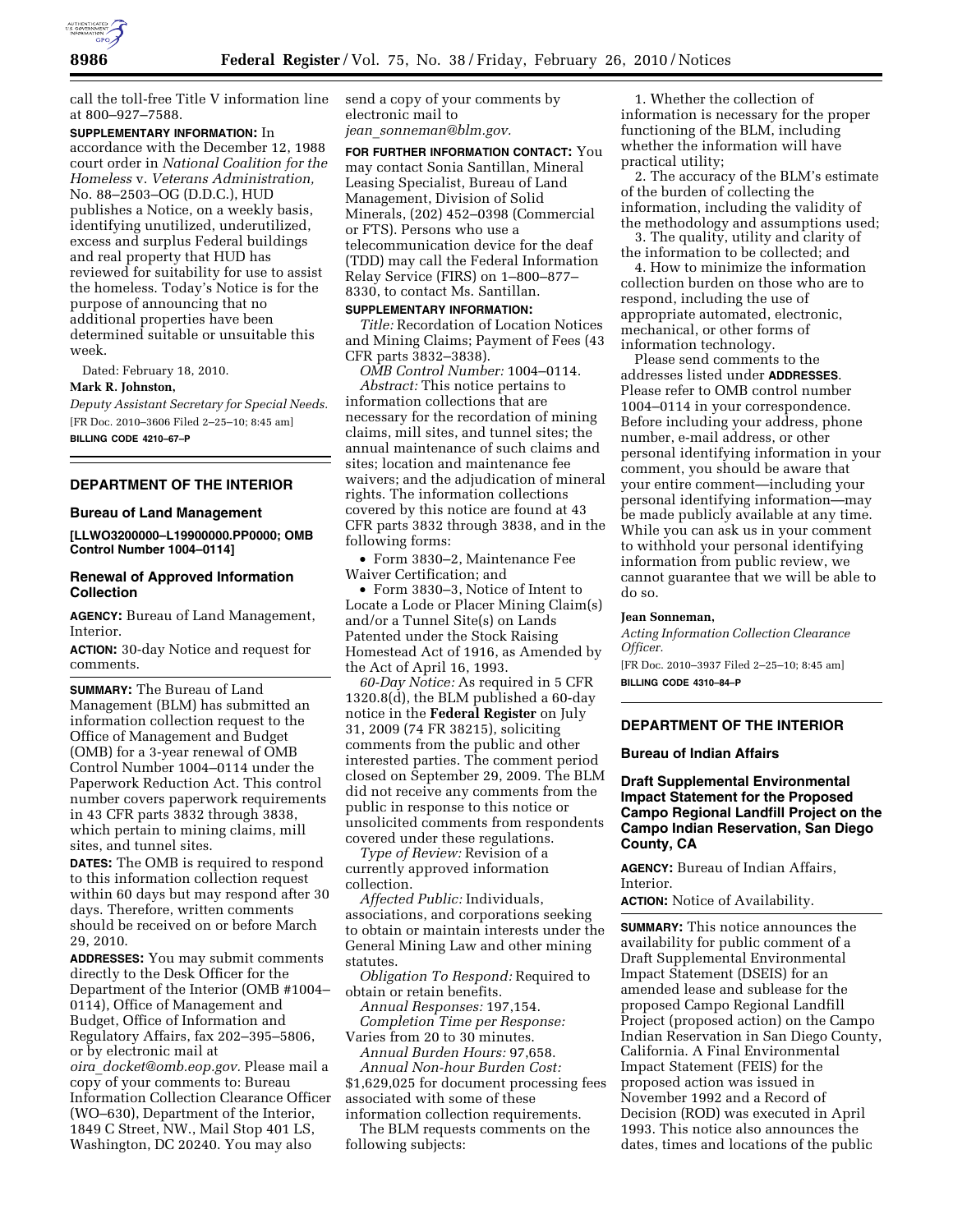hearings to receive comments on the DSEIS. The DSEIS was prepared by the Bureau of Indian Affairs (BIA) as lead agency, in cooperation with the Campo Band of Mission Indians (Campo Band), Campo Environmental Protection Agency (CEPA) and the U.S. Environmental Protection Agency (EPA).

**DATES:** The DSEIS will be available for public comment beginning February 26, 2010. Written comments on this notice must arrive by May 12, 2010, at the address provided below. Two public hearings have been scheduled to receive oral and written comments on the DSEIS:

• Tuesday, April 13, 2010, 6–9 p.m., Campo Indian Reservation, California.

• Wednesday, April 14, 2010, 6–9 p.m., Buckman Springs, California. **ADDRESSES:** You may mail or hand carry written comments to Dale Risling, Acting Regional Director, Pacific Regional Office, Bureau of Indian Affairs, 2800 Cottage Way, Sacramento, California 95825. The public hearings will be held at the following locations:

• Campo Tribal Center, 36190 Church Road, Campo, CA.

• Mountain Empire High School, 3305 Buckman Springs Road, Buckman Springs, CA.

*See* **SUPPLEMENTARY INFORMATION** for locations where the DEIS/EIR will be available for review and instructions for submitting comments.

### **FOR FURTHER INFORMATION CONTACT:** John Rydzik, (916) 978–6051.

**SUPPLEMENTARY INFORMATION:** The purpose of the proposed action is to address the socio-economic needs of the Campo Band of Mission Indians through the development and diversification of the tribal economy. A brief description and history of the proposed action, alternatives, location, and areas of environmental concern are provided below. This notice provides a 75-day public comment period and thereby grants an automatic 30-day extension to the normal 45-day public comment period.

### **Background**

The Campo Indian Reservation consists of approximately 16,000 acres in southeastern San Diego County, just north of the United States/Mexico border, approximately 45 miles inland from the Pacific Ocean. The proposed action is to approve an amended lease and amended sublease to allow a 1,150 acre portion of the Campo Indian Reservation to be used for the purpose of constructing and operating a solid waste disposal facility. The solid waste disposal facility would consist of a

landfill waste disposal area, a well field area, an access road and other support facilities. The proposed Class III (nonhazardous) solid waste landfill would occupy approximately 400 acres of the 1,150 acre lease area. An additional approximately 200 acres would be developed to support the landfill. Supporting developments include the site entrance facilities, screening berms, utilities, surface recharge basins, and leachate storage lagoons. The remaining 550 acres of the lease area that surround the proposed solid waste landfill facility would serve as an undeveloped buffer area.

In the 1980s, the Campo Band entered into a lease agreement with Muht-Hei, Inc. (MHI), the Band's economic development corporation, pursuant to which MHI would lease a portion of the Campo Indian Reservation for the purpose of constructing and operating a solid waste landfill, recycling facility, and composting facility. In 1989, the Campo Band authorized MHI to enter into a sublease with Mid-American Waste Systems, Inc. (MAWS) for the development of that project. The Campo Band requested that the BIA approve the lease and sublease for the proposed project. An Environmental Impact Statement was prepared by BIA in accordance with the requirements of the National Environmental Policy Act (NEPA) to evaluate the environmental impacts of the proposed project prior to determining whether the proposed leases should be approved. An FEIS was released on November 24, 1992. The U.S. Department of the Interior issued a ROD on April 27, 1993, approving the lease between the Campo Band and MHI and sublease between MHI and MAWS for the proposed solid waste facility. On April 5, 1994, CEPA issued a Final Authority to Construct Permit (ATC) to MHI and MAWS to construct the proposed solid waste landfill subject to the conditions of the ROD and the ATC. Subsequently, MAWS failed to proceed with construction of the project and MHI found MAWS in default of the sublease terms. In early 2003, MHI began negotiations with BLT Enterprises, Inc. (BLT), of Oxnard, CA, on the terms of a sublease to develop the solid waste landfill described in the FEIS. Those negotiations were successfully concluded and the Campo Band authorized MHI to enter into a sublease with BLT on December 12, 2004.

The Campo Band requested the BIA approve the amended lease between the Band and MHI and the amended sublease between MHI and BLT for the proposed action. The BIA, in consultation with the Campo Band,

prepared this DSEIS to address changes in the proposed action, relevant information that has become available, and circumstances that have changed in the years since the FEIS was issued. The FEIS included five alternatives to the proposed action as follows: (1) Alternative site 1; (2) Alternative site 2; (3) Reduced waste stream at the proposed site; (4) Reduced area of disturbance at the proposed site; and (5) the No-action alternative. For each of the alternatives, the FEIS addressed land resources, water resources, air quality, living resources, cultural resources, socioeconomics, transportation, land use, resource use patterns, noise and other values. The DSEIS discusses aspects of the proposed action, relevant information that has subsequently become available, and circumstances that have changed since the FEIS was released in 1992 and any change in environmental impacts associated with those changes.

The proposed project would be required to comply with 40 CFR part 258 (Criteria for Municipal Solid Waste Landfills). Because the project proposes to use alternative landfill design and cover, it requires a site-specific flexibility determination to ensure that alternative designs and cover meet the requirements of 40 CFR part 258. For municipal solid waste landfills in Indian Country, the EPA must makes site-specific flexibility determinations. EPA will hold a separate public hearing on its proposed site-specific flexibility determination after it receives and reviews a complete application.

### **Directions for Submitting Public Comments**

Please include your name, return address, and the caption ''DSEIS, Campo Solid Waste Management Project,'' on the first page of your written comments. You may also submit comments at the public hearings.

### **Public Availability of the DEIS**

The DSEIS will be available for review at the Alpine Public Library, 2130 Arnold Way, Alpine, CA 91901 and the Pine Valley Public Library, 28804 Old Highway 80, Pine Valley, CA 91962. General information for the Alpine Public Library can be obtained by calling (619) 445–4221 and for the Pine Valley Public Library by calling (619) 473–8022. An electronic version of the DSEIS can be viewed at *http:// www.CampoDSEIS.com.* 

To obtain a compact disk copy of the DSEIS, please write John Rydzik, Chief of the Division of Environmental, Cultural Resource Management and Safety, Pacific Region, Bureau of Indian